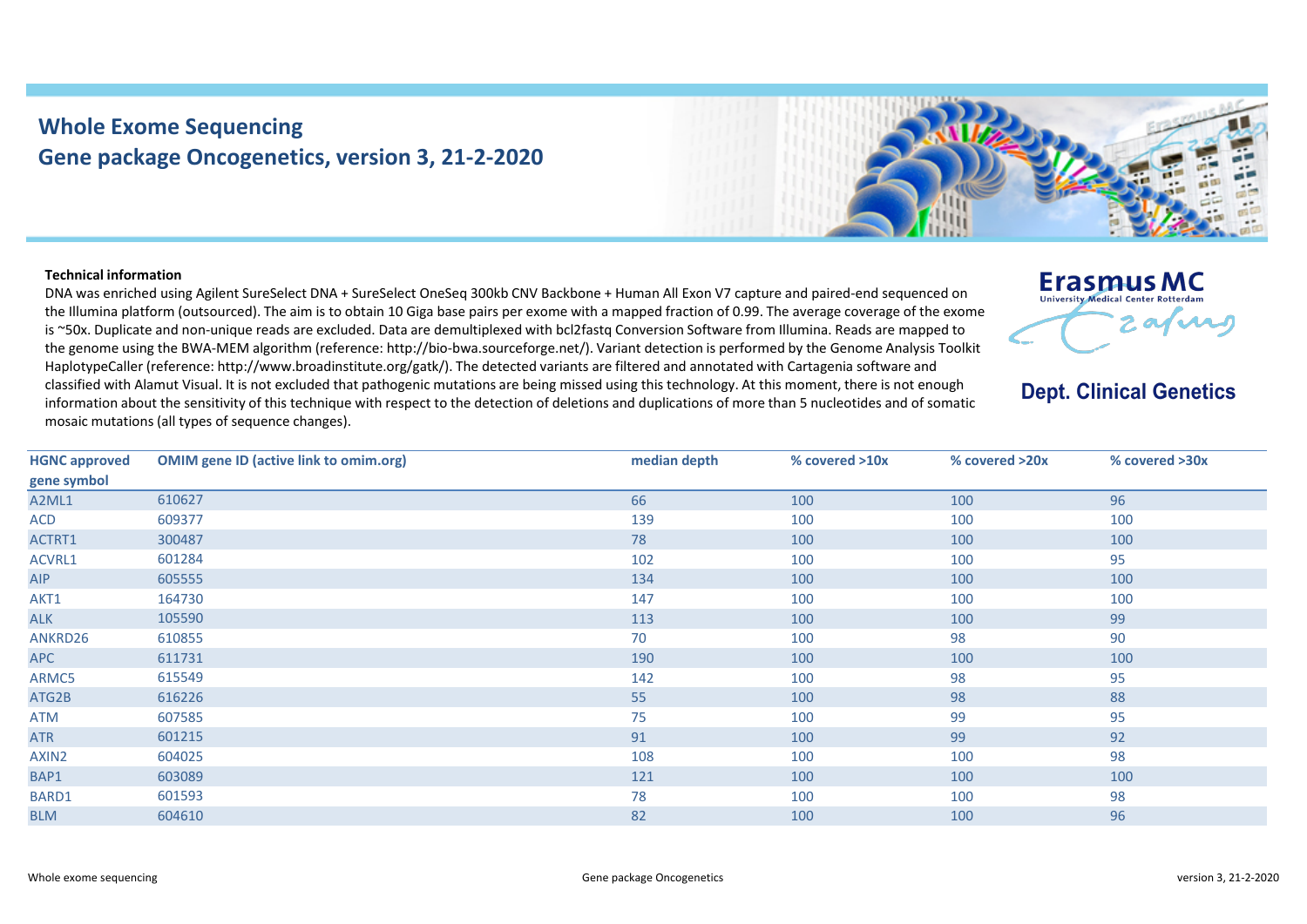| <b>HGNC approved</b> | <b>OMIM gene ID (active link to omim.org)</b> | median depth | % covered >10x | % covered >20x | % covered >30x |
|----------------------|-----------------------------------------------|--------------|----------------|----------------|----------------|
| gene symbol          |                                               |              |                |                |                |
| BMPR1A               | 601299                                        | 76           | 100            | 100            | 100            |
| <b>BRAF</b>          | 164757                                        | 68           | 100            | 100            | 94             |
| BRCA1                | 113705                                        | 239          | 100            | 100            | 99             |
| BRCA2                | 600185                                        | 202          | 100            | 100            | 100            |
| BRIP1                | 605882                                        | 55           | 100            | 99             | 91             |
| BUB1                 | 602452                                        | 79           | 100            | 100            | 97             |
| <b>BUB1B</b>         | 602860                                        | 70           | 100            | 99             | 94             |
| BUB3                 | 603719                                        | 74           | 100            | 98             | 93             |
| CASR                 | 601199                                        | 146          | 100            | 100            | 100            |
| <b>CBL</b>           | 165360                                        | 78           | 100            | 100            | 100            |
| CDC73                | 607393                                        | 75           | 100            | 100            | 97             |
| CDH1                 | 192090                                        | 92           | 100            | 100            | 99             |
| CDK4                 | 123829                                        | 88           | 100            | 100            | 100            |
| CDKN1A               | 116899                                        | 170          | 100            | 100            | 100            |
| CDKN1B               | 600778                                        | 163          | 100            | 100            | 100            |
| CDKN1C               | 600856                                        | 74           | 90             | 83             | 76             |
| CDKN2A               | 600160                                        | 139          | 100            | 100            | 100            |
| CDKN2B               | 600431                                        | 105          | 100            | 100            | 100            |
| CDKN <sub>2C</sub>   | 603369                                        | 92           | 100            | 100            | 100            |
| <b>CEBPA</b>         | 116897                                        | 130          | 100            | 93             | 75             |
| <b>CFTR</b>          | 602421                                        | 93           | 100            | 100            | 97             |
| CHEK2                | 604373                                        | 81           | 100            | 97             | 87             |
| CHRNA3               | 118503                                        | 141          | 100            | 100            | 100            |
| CHRNA5               | 118505                                        | 69           | 100            | 97             | 93             |
| <b>COL17A1</b>       | 113811                                        | 98           | 100            | 100            | 99             |
| <b>CREBBP</b>        | 600140                                        | 85           | 100            | 99             | 94             |
| CSF3R                | 138971                                        | 98           | 100            | 100            | 100            |
| CTC1                 | 613129                                        | 100          | 100            | 100            | 100            |
| CTNNA1               | 116805                                        | 93           | 100            | 100            | 96             |
| <b>CTRC</b>          | 601405                                        | 111          | 100            | 100            | 100            |
| <b>CYLD</b>          | 605018                                        | 56           | 100            | 98             | 89             |
| DDB <sub>2</sub>     | 600811                                        | 113          | 100            | 100            | 99             |
| DDX41                | 608170                                        | 135          | 100            | 100            | 100            |
| DICER1               | 606241                                        | 77           | 100            | 99             | 95             |
| DIS3L2               | 614184                                        | 100          | 100            | 100            | 97             |
| DKC1                 | 300126                                        | 53           | 100            | 98             | 89             |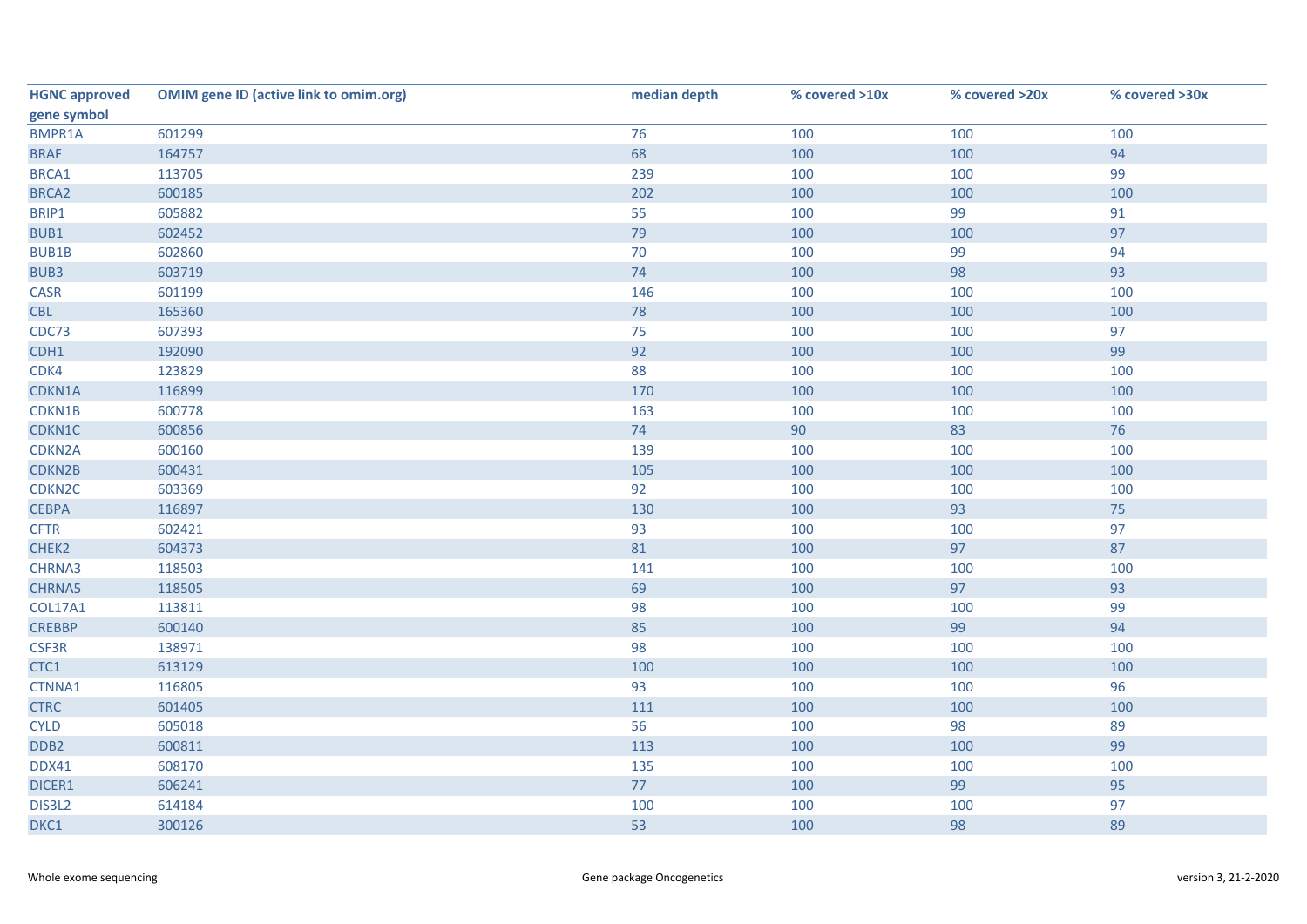| <b>HGNC approved</b> | <b>OMIM gene ID (active link to omim.org)</b> | median depth | % covered >10x | % covered >20x | % covered >30x |
|----------------------|-----------------------------------------------|--------------|----------------|----------------|----------------|
| gene symbol          |                                               |              |                |                |                |
| DNAJC21              | 617048                                        | 62           | 100            | 96             | 89             |
| DOCK8                | 611432                                        | 74           | 100            | 99             | 94             |
| <b>EGFR</b>          | 131550                                        | 87           | 100            | 100            | 98             |
| EGLN1                | 606425                                        | 114          | 100            | 92             | 83             |
| <b>ELANE</b>         | 130130                                        | 127          | 100            | 100            | 100            |
| <b>ENG</b>           | 131195                                        | 98           | 100            | 100            | 99             |
| ERCC1                | 126380                                        | $71\,$       | 100            | 100            | 94             |
| ERCC2                | 126340                                        | 97           | 100            | 99             | 98             |
| ERCC3                | 133510                                        | 82           | 100            | 100            | 99             |
| ERCC4                | 133520                                        | 83           | 100            | 100            | 97             |
| ERCC5                | 133530                                        | 85           | 100            | 100            | 98             |
| ERCC6                | 609413                                        | 88           | 100            | 100            | 97             |
| ETV6                 | 600618                                        | 131          | 100            | 100            | 99             |
| EXO1                 | 606063                                        | 70           | 100            | 100            | 97             |
| EXT1                 | 608177                                        | 70           | 100            | 100            | 96             |
| EXT2                 | 608210                                        | 98           | 100            | 100            | 97             |
| FAN1                 | 613534                                        | 75           | 100            | 100            | 98             |
| <b>FANCA</b>         | 607139                                        | 102          | 100            | 100            | 97             |
| <b>FANCB</b>         | 300515                                        | 45           | 100            | 97             | 83             |
| <b>FANCC</b>         | 613899                                        | 69           | 100            | 99             | 91             |
| FANCD <sub>2</sub>   | 613984                                        | 71           | 100            | 100            | 96             |
| <b>FANCE</b>         | 613976                                        | 123          | 100            | 99             | 90             |
| <b>FANCF</b>         | 613897                                        | 170          | 100            | 100            | 100            |
| <b>FANCG</b>         | 602956                                        | 126          | 100            | 100            | 100            |
| <b>FANCI</b>         | 611360                                        | 72           | 100            | 100            | 98             |
| <b>FANCL</b>         | 608111                                        | 57           | 100            | 99             | 88             |
| <b>FANCM</b>         | 609644                                        | 75           | 100            | 99             | 95             |
| FAS                  | 134637                                        | 264          | 100            | 100            | 96             |
| FH.                  | 136850                                        | 82           | 99             | 94             | 87             |
| <b>FLCN</b>          | 607273                                        | 127          | 100            | 100            | 100            |
| <b>FOCAD</b>         | 614606                                        | 64           | 100            | 98             | 93             |
| G6PC3                | 611045                                        | 103          | 100            | 100            | 100            |
| GATA1                | 305371                                        | 75           | 100            | 100            | 96             |
| GATA2                | 137295                                        | 100          | 100            | 100            | 100            |
| <b>GDNF</b>          | 600837                                        | 81           | 100            | 100            | 100            |
| GFI1                 | 600871                                        | 88           | 100            | 100            | 100            |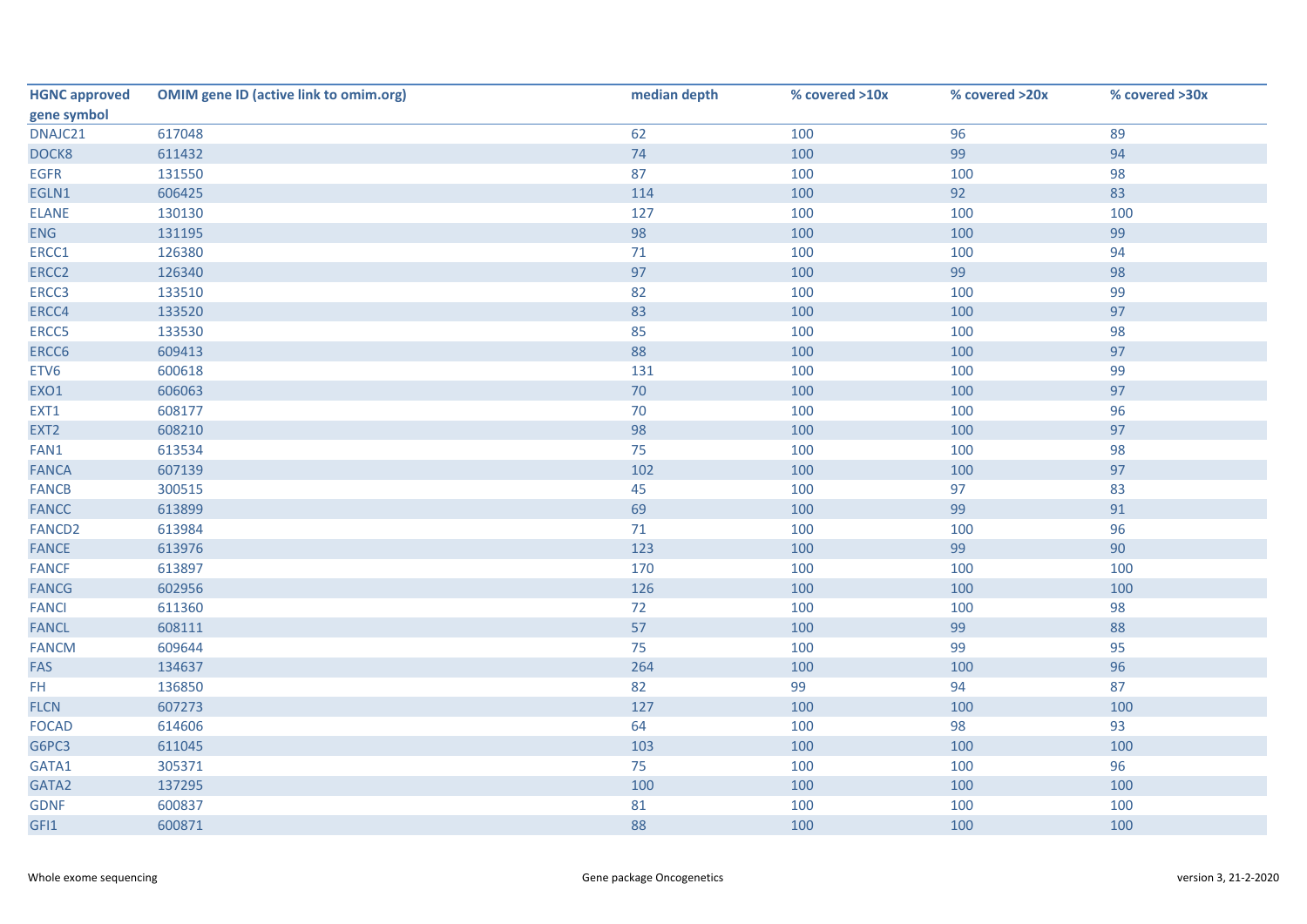| <b>HGNC approved</b> | <b>OMIM gene ID (active link to omim.org)</b> | median depth | % covered >10x | % covered >20x | % covered >30x |
|----------------------|-----------------------------------------------|--------------|----------------|----------------|----------------|
| gene symbol          |                                               |              |                |                |                |
| GPC3                 | 300037                                        | 136          | 100            | 100            | 100            |
| GREM1                | 603054                                        | 53           | 100            | 99             | 91             |
| <b>GSKIP</b>         | 616605                                        | 101          | 100            | 100            | 100            |
| HABP2                | 603924                                        | 69           | 100            | 100            | 100            |
| HAX1                 | 605998                                        | 92           | 100            | 100            | 96             |
| HNF1A                | 142410                                        | 99           | 100            | 100            | 99             |
| HNF1B                | 189907                                        | 157          | 100            | 100            | 100            |
| HOXB13               | 604607                                        | 112          | 100            | 100            | 100            |
| <b>HRAS</b>          | 190020                                        | 121          | 100            | 100            | 100            |
| <b>ITK</b>           | 186973                                        | 179          | 100            | 100            | 100            |
| KIF1B                | 605995                                        | 76           | 100            | 100            | 95             |
| KIT                  | 164920                                        | $71\,$       | 100            | 100            | 97             |
| <b>KLLN</b>          | 612105                                        | 79           | 100            | 100            | 99             |
| <b>KRAS</b>          | 190070                                        | 98           | 100            | 100            | 100            |
| LZTR1                | 600574                                        | 83           | 100            | 100            | 87             |
| MAP2K1               | 176872                                        | 117          | 100            | 100            | 100            |
| MAP2K2               | 601263                                        | 79           | 100            | 100            | 96             |
| <b>MAX</b>           | 154950                                        | 117          | 100            | 100            | 95             |
| MBD4                 | 603574                                        | 72           | 100            | 100            | 100            |
| MC1R                 | 155555                                        | 83           | 100            | 100            | 98             |
| MEN1                 | 613733                                        | 237          | 100            | 100            | 100            |
| <b>MET</b>           | 164860                                        | 182          | 100            | 100            | 100            |
| <b>MITF</b>          | 156845                                        | 64           | 100            | 100            | 96             |
| MLH1                 | 120436                                        | 87           | 100            | 100            | 99             |
| MLH3                 | 604395                                        | 203          | 100            | 100            | 100            |
| <b>MPL</b>           | 159530                                        | 62           | 100            | 100            | 99             |
| <b>MRE11</b>         | 600814                                        | 109          | 100            | 100            | 100            |
| MSH <sub>2</sub>     | 609309                                        | 55           | 100            | 97             | 83             |
| MSH3                 | 600887                                        | 191          | 100            | 100            | 100            |
| MSH <sub>6</sub>     | 600678                                        | 81           | 100            | 100            | 97             |
| <b>MTAP</b>          | 156540                                        | 213          | 100            | 100            | 100            |
| <b>MUTYH</b>         | 604933                                        | 72           | 100            | 99             | 90             |
| <b>NBN</b>           | 602667                                        | 175          | 100            | 100            | 100            |
| NF1                  | 613113                                        | 68           | 100            | 99             | 88             |
| NF <sub>2</sub>      | 607379                                        | 55           | 97             | 90             | 79             |
| NHP <sub>2</sub>     | 606470                                        | 141          | 100            | 100            | 100            |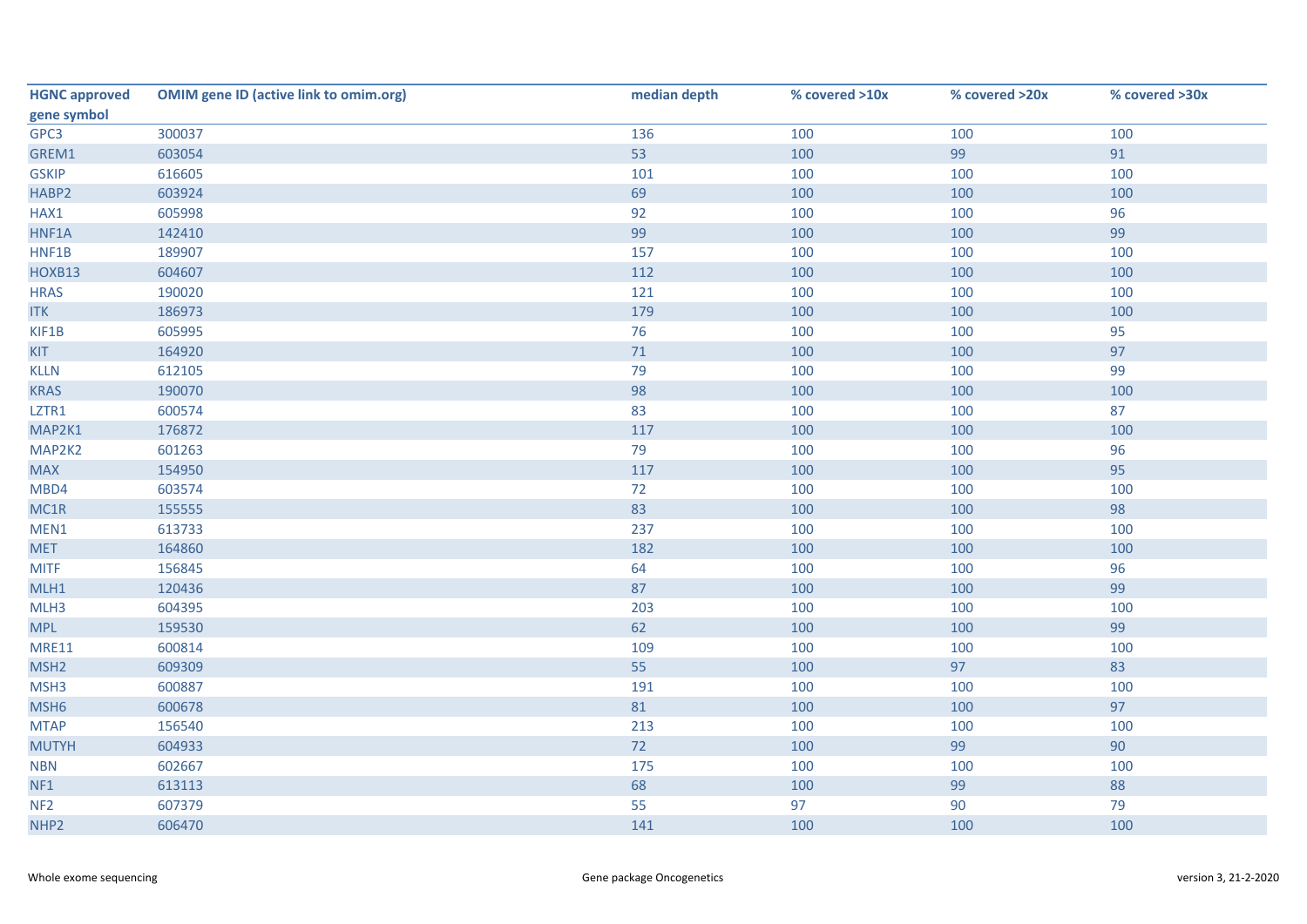| <b>HGNC approved</b> | <b>OMIM gene ID (active link to omim.org)</b> | median depth | % covered >10x | % covered >20x | % covered >30x |
|----------------------|-----------------------------------------------|--------------|----------------|----------------|----------------|
| gene symbol          |                                               |              |                |                |                |
| <b>NOP10</b>         | 606471                                        | 122          | 100            | 100            | 100            |
| NOTCH <sub>2</sub>   | 600275                                        | 147          | 100            | 100            | 100            |
| <b>NRAS</b>          | 164790                                        | 98           | 100            | 99             | 98             |
| NSD1                 | 606681                                        | 63           | 100            | 100            | 98             |
| NTHL1                | 602656                                        | 77           | 100            | 100            | 98             |
| NTRK1                | 191315                                        | 115          | 100            | 100            | 100            |
| OGG1                 | 601982                                        | 119          | 100            | 100            | 99             |
| PALB <sub>2</sub>    | 610355                                        | 101          | 100            | 100            | 100            |
| <b>PALLD</b>         | 608092                                        | 69           | 100            | 100            | 97             |
| <b>PARN</b>          | 604212                                        | 66           | 100            | 100            | 96             |
| PAX5                 | 167414                                        | 59           | 100            | 99             | 92             |
| <b>PDGFRA</b>        | 173490                                        | 106          | 100            | 100            | 95             |
| PHOX2B               | 603851                                        | 79           | 100            | 98             | 95             |
| PIK3CA               | 171834                                        | 149          | 100            | 100            | 100            |
| PMS <sub>2</sub>     | 600259                                        | 85           | 100            | 99             | 96             |
| POLD1                | 174761                                        | 148          | 100            | 96             | 93             |
| POLE                 | 174762                                        | 114          | 100            | 99             | 96             |
| <b>POLH</b>          | 603968                                        | 117          | 100            | 100            | 100            |
| POT1                 | 606478                                        | 74           | 100            | 100            | 98             |
| PRF1                 | 170280                                        | $71$         | 100            | 99             | 94             |
| PRKAR1A              | 188830                                        | 120          | 100            | 100            | 100            |
| PRSS1                | 276000                                        | 86           | 100            | 100            | 99             |
| PRSS2                | 601564                                        | 239          | 100            | 100            | 100            |
| PTCH1                | 601309                                        | 91           | 100            | 98             | 96             |
| PTCH <sub>2</sub>    | 603673                                        | 108          | 100            | 100            | 100            |
| <b>PTEN</b>          | 601728                                        | 115          | 85             | 78             | 76             |
| PTPN11               | 176876                                        | 77           | 100            | 99             | 90             |
| <b>RAD50</b>         | 604040                                        | 98           | 100            | 100            | 98             |
| RAD51B               | 602948                                        | 70           | 100            | 100            | 98             |
| RAD51C               | 602774                                        | 64           | 100            | 100            | 93             |
| RAD51D               | 602954                                        | 117          | 100            | 100            | 100            |
| RAF1                 | 164760                                        | 78           | 100            | 99             | 95             |
| RASAL1               | 604118                                        | 104          | 100            | 99             | 97             |
| RB1                  | 614041                                        | 163          | 100            | 100            | 98             |
| RBBP6                | 600938                                        | 61           | 100            | 98             | 89             |
| RBM8A                | 605313                                        | 99           | 100            | 100            | 100            |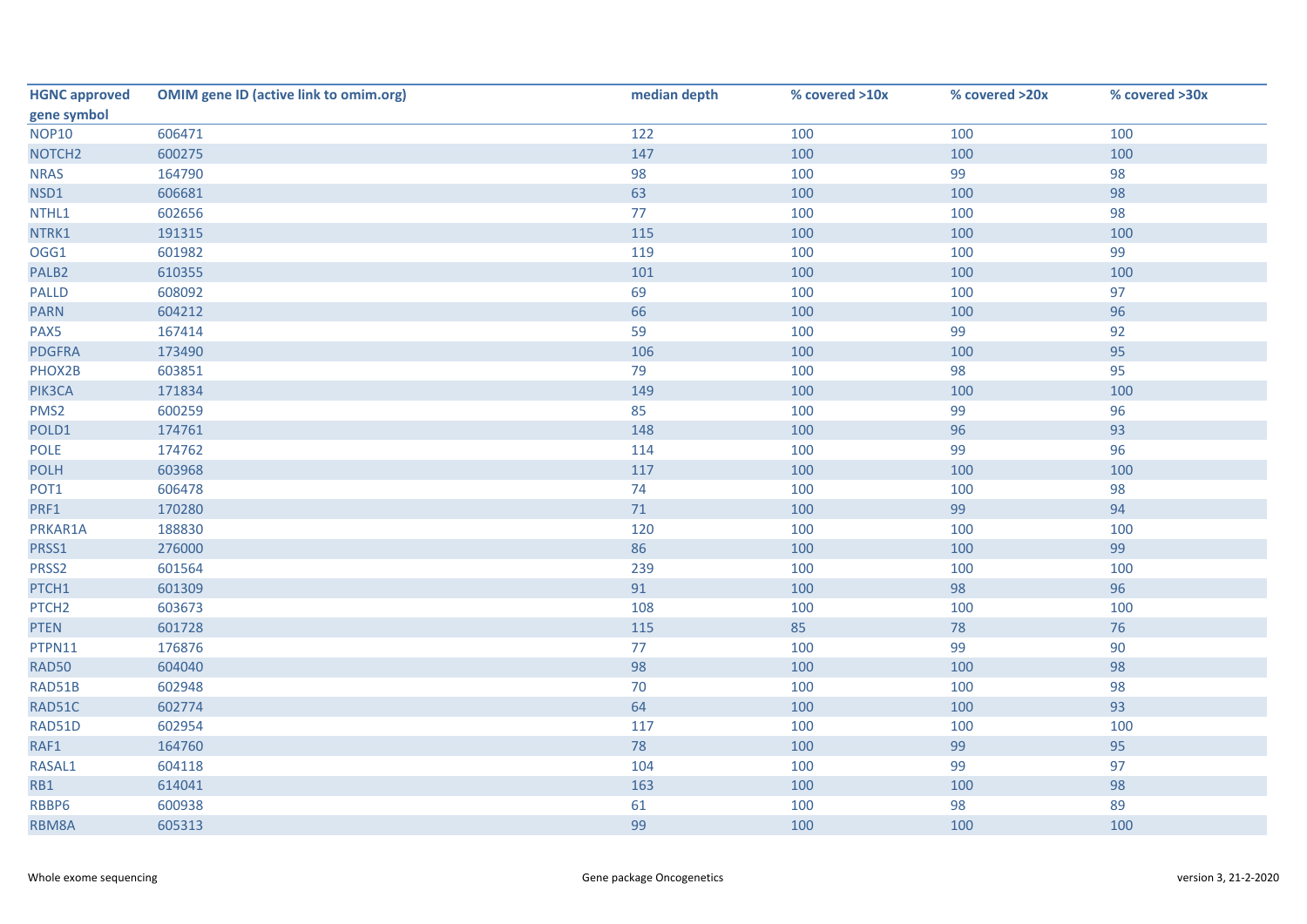| <b>HGNC approved</b> | <b>OMIM gene ID (active link to omim.org)</b> | median depth     | % covered >10x | % covered >20x | % covered >30x |
|----------------------|-----------------------------------------------|------------------|----------------|----------------|----------------|
| gene symbol          |                                               |                  |                |                |                |
| <b>RECQL</b>         | 600537                                        | 93               | 100            | 100            | 99             |
| RECQL4               | 603780                                        | 148              | 100            | 100            | 99             |
| <b>REST</b>          | 600571                                        | 69               | 100            | 100            | 97             |
| <b>RET</b>           | 164761                                        | 173              | 100            | 100            | 100            |
| <b>RGS17</b>         | 607191                                        | 47               | 98             | 87             | 77             |
| RHBDF2               | 614404                                        | 100              | 100            | 99             | 96             |
| RINT1                | 610089                                        | 55               | 100            | 97             | 90             |
| RIT1                 | 609591                                        | $72$             | 100            | 100            | 100            |
| <b>RMRP</b>          | 157660                                        | No coverage data |                |                |                |
| <b>RNF43</b>         | 612482                                        | 110              | 100            | 100            | 99             |
| <b>RPL11</b>         | 604175                                        | 62               | 100            | 100            | 100            |
| <b>RPL15</b>         | 604174                                        | 58               | 100            | 100            | 92             |
| RPL35A               | 180468                                        | 86               | 100            | 100            | 100            |
| RPL5                 | 603634                                        | 54               | 99             | 93             | 85             |
| <b>RPS10</b>         | 603632                                        | 61               | 100            | 100            | 97             |
| <b>RPS17</b>         | 180472                                        | 2 <sup>1</sup>   | 5 <sup>1</sup> | 5 <sup>1</sup> | 5 <sup>1</sup> |
| <b>RPS19</b>         | 603474                                        | 97               | 100            | 100            | 92             |
| <b>RPS24</b>         | 602412                                        | 105              | 100            | 100            | 100            |
| <b>RPS26</b>         | 603701                                        | 81               | 100            | 100            | 100            |
| <b>RPS29</b>         | 603633                                        | 69               | 100            | 100            | 100            |
| RPS7                 | 603658                                        | 54               | 100            | 100            | 89             |
| RTEL1                | 608833                                        | 131              | 100            | 100            | 99             |
| RUNX1                | 151385                                        | 76               | 100            | 100            | 98             |
| SAMD9                | 610456                                        | 68               | 100            | 100            | 100            |
| SAMD9L               | 611170                                        | 63               | 100            | 100            | 99             |
| <b>SBDS</b>          | 607444                                        | 79               | 100            | 100            | 99             |
| <b>SDHA</b>          | 600857                                        | 134              | 100            | 97             | 91             |
| SDHAF2               | 613019                                        | 140              | 100            | 100            | 100            |
| SDHB                 | 185470                                        | 149              | 100            | 100            | 100            |
| <b>SDHC</b>          | 602413                                        | 170              | 100            | 100            | 100            |
| SDHD                 | 602690                                        | 164              | 100            | 100            | 100            |
| SERPINA1             | 107400                                        | 90               | 100            | 100            | 100            |
| SFTPA1               | 178630                                        | 207              | 100            | 100            | 100            |
| SFTPA2               | 178642                                        | 191              | 100            | 100            | 100            |
| SH2D1A               | 300490                                        | 56               | 100            | 98             | 83             |
| SHOC2                | 602775                                        | 61               | 100            | 99             | 95             |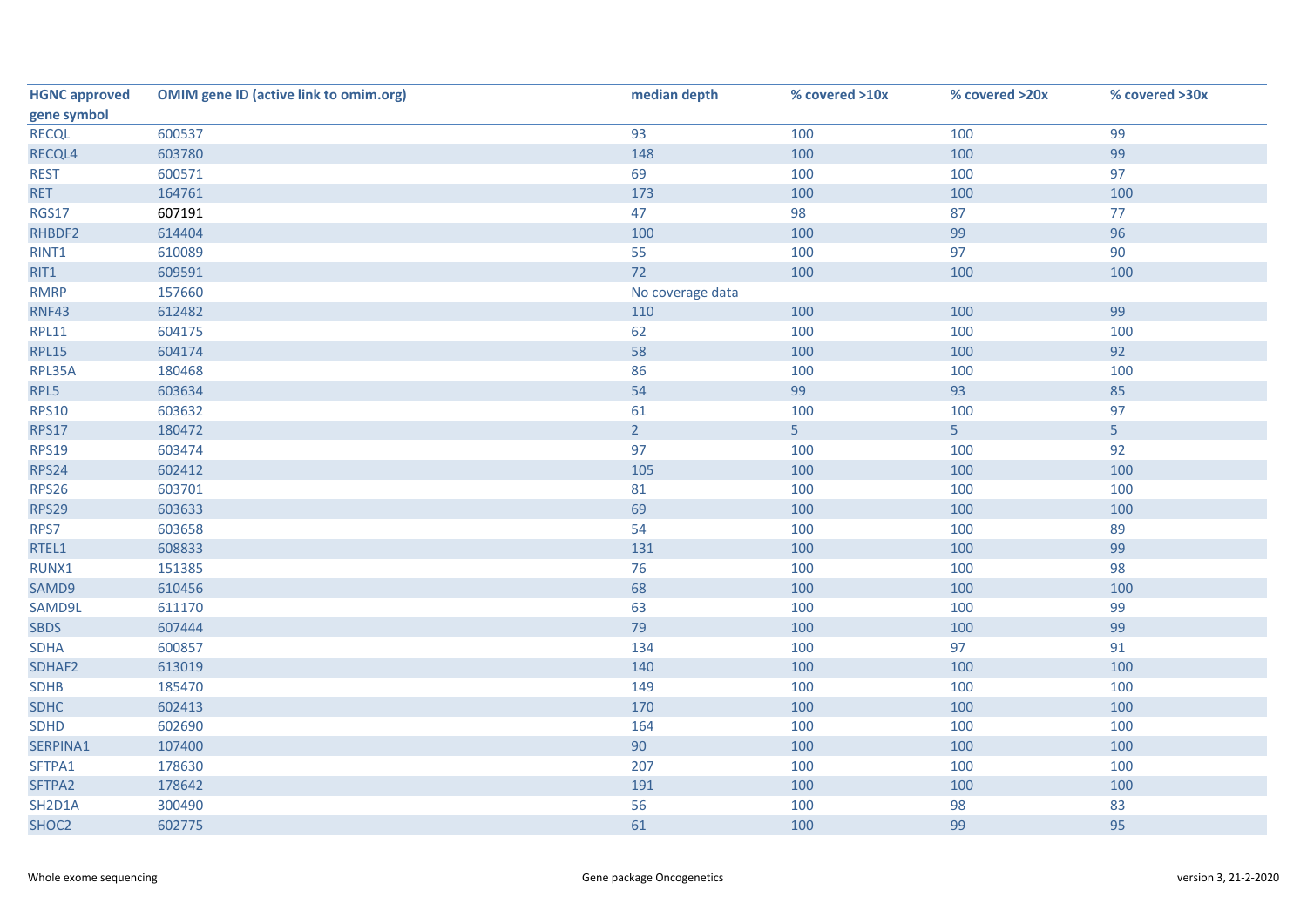| <b>HGNC approved</b> | <b>OMIM gene ID (active link to omim.org)</b> | median depth     | % covered >10x | % covered >20x | % covered >30x |
|----------------------|-----------------------------------------------|------------------|----------------|----------------|----------------|
| gene symbol          |                                               |                  |                |                |                |
| SLX4                 | 613278                                        | 118              | 100            | 100            | 99             |
| SMAD4                | 600993                                        | 79               | 100            | 100            | 98             |
| SMAD9                | 603295                                        | 85               | 100            | 100            | 99             |
| SMARCA4              | 603254                                        | 127              | 100            | 100            | 100            |
| SMARCB1              | 601607                                        | 130              | 100            | 100            | 99             |
| SMARCE1              | 603111                                        | 57               | 100            | 100            | 93             |
| <b>SOS1</b>          | 182530                                        | 71               | 100            | 100            | 95             |
| SPINK1               | 167790                                        | 79               | 100            | 100            | 97             |
| SPRED1               | 609291                                        | 57               | 100            | 98             | 92             |
| <b>SRP72</b>         | 602122                                        | 56               | 100            | 99             | 89             |
| <b>SRY</b>           | 480000                                        | 159              | 100            | 100            | 100            |
| STAT3                | 102582                                        | 90               | 100            | 100            | 99             |
| <b>STK11</b>         | 602216                                        | 161              | 100            | 100            | 100            |
| <b>SUFU</b>          | 607035                                        | 104              | 100            | 100            | 100            |
| <b>TERC</b>          | 602322                                        | No coverage data |                |                |                |
| TERF1                | 600951                                        | 46               | 94             | 81             | 64             |
| <b>TERF2IP</b>       | 605061                                        | 109              | 100            | 100            | 95             |
| <b>TERT</b>          | 187270                                        | 136              | 100            | 100            | 99             |
| TGFBR1               | 190181                                        | 171              | 94             | 93             | 93             |
| TGFBR2               | 190182                                        | 210              | 100            | 100            | 100            |
| TINF <sub>2</sub>    | 604319                                        | 155              | 100            | 100            | 100            |
| <b>TMEM127</b>       | 613403                                        | 99               | 100            | 100            | 99             |
| TNFRSF11A            | 603499                                        | 97               | 95             | 95             | 95             |
| <b>TP53</b>          | 191170                                        | 167              | 100            | 100            | 100            |
| <b>TP63</b>          | 603273                                        | 115              | 100            | 100            | 98             |
| TRIM37               | 605073                                        | 61               | 100            | 100            | 94             |
| TSC1                 | 605284                                        | 167              | 100            | 100            | 100            |
| TSC <sub>2</sub>     | 191092                                        | 184              | 100            | 100            | 100            |
| <b>UROD</b>          | 613521                                        | 87               | 100            | 100            | 97             |
| USB1                 | 613276                                        | 93               | 100            | 100            | 99             |
| <b>VHL</b>           | 608537                                        | 183              | 100            | 100            | 100            |
| <b>WAS</b>           | 300392                                        | 66               | 97             | 84             | 76             |
| WRAP53               | 612661                                        | 148              | 100            | 100            | 100            |
| <b>WRN</b>           | 604611                                        | 63               | 100            | 100            | 95             |
| WT1                  | 607102                                        | 117              | 100            | 100            | 98             |
| <b>XPA</b>           | 611153                                        | 71               | 100            | 100            | 93             |